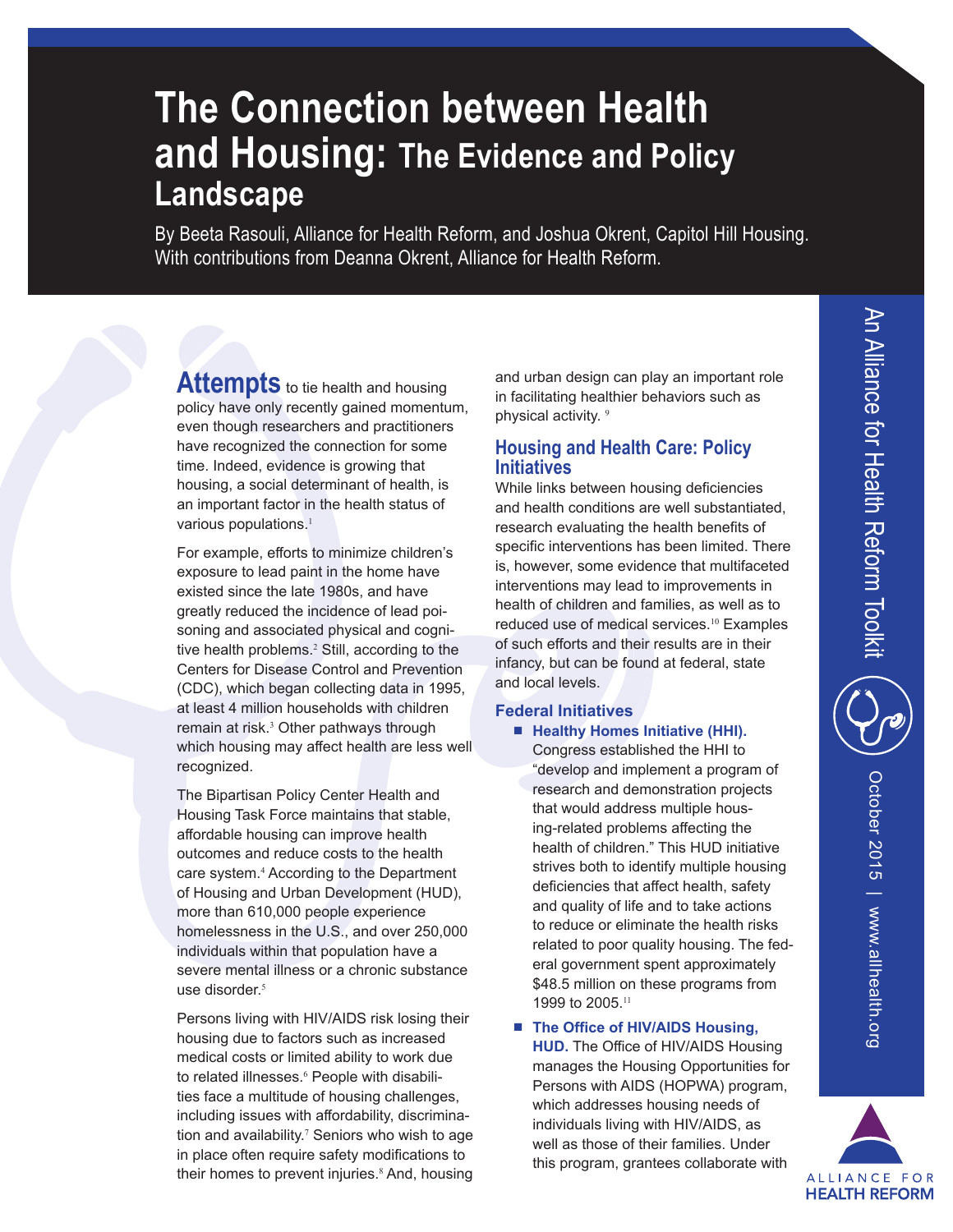nonprofit organizations and housing agencies to provide housing and support to beneficiaries.12 Results from a randomized control trial of a program in Chicago found that supportive housing residents with HIV/AIDS had substantially higher levels of survival, compared with the usual group, and significantly lower viral loads.<sup>13</sup>

■ **The Money Follows the Person (MFP) Rebalancing Demonstration Grant and The Real Choice Systems Change (RCSC) Grant Program.** The federal MFP grant program helps states rebalance their Medicaid longterm care systems by increasing the use of home and community-based services (HCBS) and reducing institutionally-based services.<sup>14</sup> In 2011, the Centers for Medicare & Medicaid Services (CMS) also announced a total award of nearly \$2 million in RCSC grants to six states to support the development of partnerships with state housing agencies. The grants aim to advance strategies to provide permanent and affordable rental housing for people with disabilities who are homeless and also participants in the MFP demonstration program.

## **State Initiatives**

- **Medicaid Waivers.** While federal Medicaid resources are not used for housing, capital development or rental assistance, states and local entities have some flexibility with leveraging Medicaid resources to bridge housing and Medicaid reimbursed services together for supportive housing needs. Since 2012, New York State has been using a Section 1115 Medicaid demonstration waiver to increase focus on community-level collaboration and care coordination. The program is estimated to result in a \$17.1 billion reduction in Medicaid expenditures over five years. The state is using \$8 billion of the anticipated savings to invest in several initiatives, one of which is the Supportive Housing Initiative. This initiative, through capital funds and operating subsidies, constructs or rehabilitates supportive housing designed for high Medicaid utilizers.15 California also submitted an 1115 Medicaid waiver proposal in March 2015 to create regional housing partnerships among health plans, counties, housing authorities and housing providers. Results of this negotiation are pending.<sup>16</sup>
- **Medicaid Eligibility and Enrollment.** For example, a recent analysis by the Washington State Department of Commerce found that a

high percentage of affordable housing residents in that state were eligible for Medicaid based on household income eligibility requirements.17 However, not all were enrolled in Medicaid and many did not have a regular health care provider. According to the analysis, because of this strong eligibility linkage, affordable housing could provide a cost-effective channel to enroll people in Medicaid. In addition, it could connect them to primary care medical homes, preventive services, enhanced fitness and non-clinical health education.<sup>18</sup>

■ **Medicaid Accountable Care Organizations (ACOs).** Many states are encouraging ACOs to include social supports as part of their care coordination strategies. For example, Minnesota requires that Medicaid ACOs form partnerships with social service agencies and other community-based organizations to coordinate the medical care and social services that their patients need. Hennepin Health, an ACO in Minnesota, consists of a partnership among four county agencies and employs social workers and housing counselors to help members address their housing needs. Almost 30 percent of Hennepin Health members face housing instability or are homeless. Currently, Hennepin Health is working with Minneapolis Public Housing Authority to prioritize their clients for long-term housing and determine the proper housing and services model that best serves its members.<sup>19</sup>

#### **Local Initiatives**

- **Provider-led Initiatives.** The vast majority of physicians participating in a Robert Wood Johnson Foundation study said that unmet social needs lead directly to poorer health for Americans. Yet, only 20 percent of doctors say that they have the ability to help address those needs.20 One example of a provider-led initiative that seeks to address these challenges is Health Leads, an interdisciplinary program founded at the Boston Medical Center. It pairs families seeking medical care at emergency rooms and clinics with physicians who treat medical problems while also helping to identify non-medical causes of health problems, such as poor housing conditions.<sup>21</sup>
- **Community Health Workers.** Interventions by community health workers can be very effective in connecting higher-risk individuals with individualized interventions.<sup>22</sup> While many initiatives are still in the early stages, one of the early implementers, the State of Washington, has documented a growing body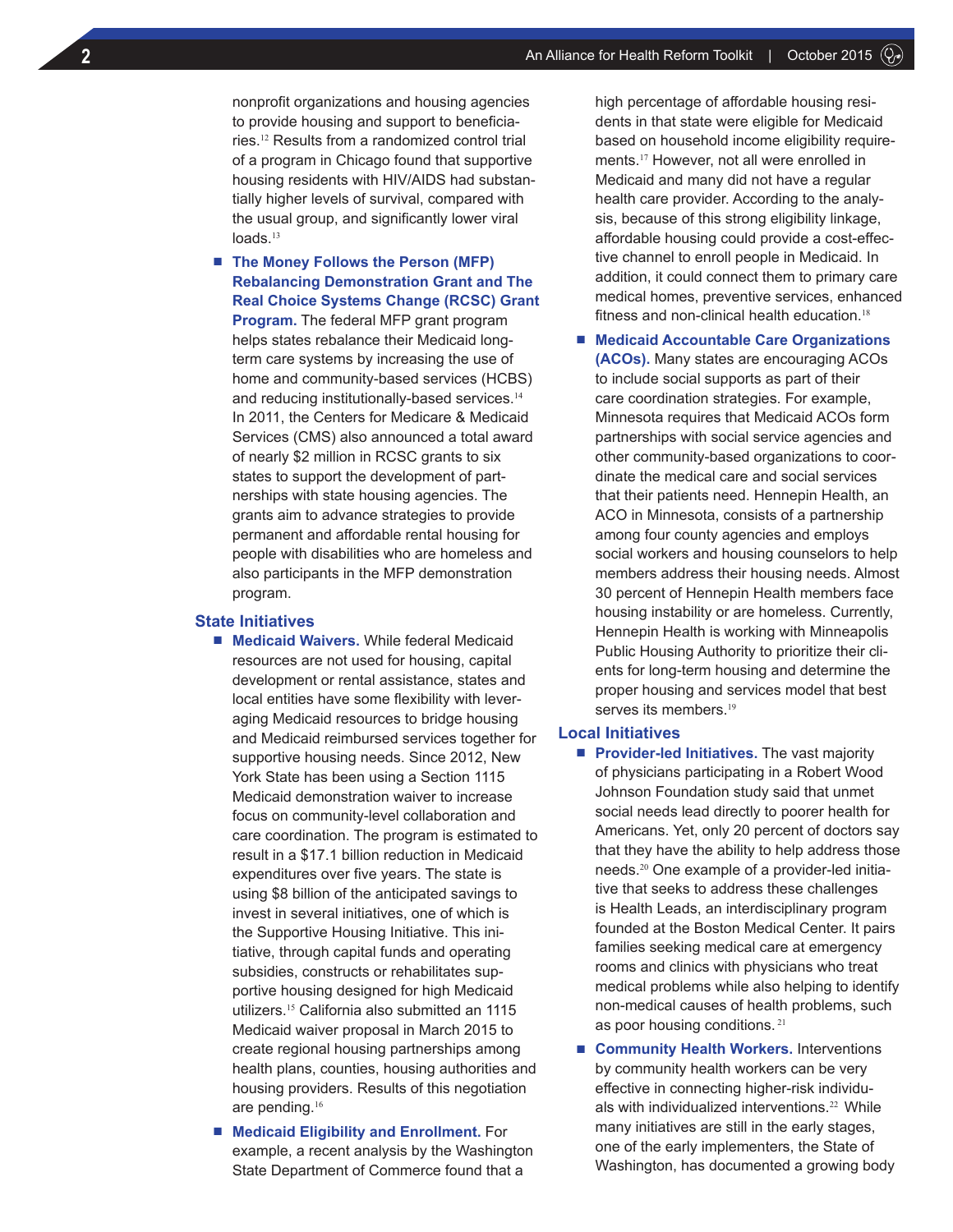of evidence on the overall value that successful community health worker interventions can provide. For example, Public Health of Seattle and King County have documented the efficacy of home-based asthma support. Opinion leaders looking at other communities contend that similar, carefully-structured interventions and evaluations would be useful to establish Medicaid reimbursement for other housing-based service delivery.23 Because the incidence of chronic conditions is distributed unevenly, some experts also believe that focusing on empirically-determined "hotspots" is a way to be cost effective. $24$ 

- **Community Development.** Some communities are working to provide affordable, safe housing and support their residents in adopting healthier behaviors through community development efforts. Efforts include neighborhood safety, employment assistance, the provision of space for Head Start or other early childhood supports, and the siting of housing near jobs and transit. Examples of this sort of community development across the country include Metro Community Development in Flint, Michigan; the Coalfield Development Corporation in Wayne County, West Virginia and Capitol Hill Housing in Seattle, Washington, among many others.<sup>25</sup> Some communities have selected specific housing-health related goals, such as asthma trigger reduction, smoke-free campaigns or a healthy home design initiative that incorporates healthy design elements, non-toxic building materials, and proper construction techniques and is consistent with the sustainable design policies adopted by many private and public housing funders. The High Point public-housing site in Seattle, for example, was redeveloped in 2000 in accordance with asthma-friendly Breathe-Easy Home guidelines. Researchers assessed the effect of asthma-friendly homes and found significant improvements in a wide range of clinical outcome and trigger exposure measures.<sup>26</sup>
- **Health Plans.** Some health plans, such as UnitedHealthcare, have invested in strengthening the link between health and housing. UnitedHealth Group's Affordable Housing Investment Program strives to create affordable housing in local communities for lowand moderate-income populations, people with special needs, military veterans and aging adults. The program has provided over \$100 million in financing for community

developments throughout the nation.<sup>27</sup> In California, Kaiser Permanente has also addressed issues affecting overall community health through its Community Benefit Program, including the improvement of asthma management by reducing exposures to home-based environmental triggers.<sup>28</sup>

■ **Facilitating health and housing linkages for aging populations.** The concentration of older, vulnerable individuals in a common location, such as a public supportive housing complex or apartment building, assisted living facilities and other community based settings offers several benefits to health care providers, including streamlined access to residents who need care; the ability to provide cost-effective service delivery and health education programs through one-on-one interactions or group programming; the ability to facilitate patients' follow through and adherence to treatment plans, and the opportunity to serve large numbers of individuals who are frequent users of high-cost health care services.<sup>29 30</sup>

# **Cost Implications of Health and Housing Initiatives**

Cost-benefit studies have shown that supportive housing for particular populations can generate significant savings.<sup>31</sup> For example, studies indicate that a Medicaid supportive housing benefit would be cost effective looking only at medical and behavioral health expenditures, while also providing broader community benefits in quality of life for the highneed individuals and savings in criminal justice costs.<sup>32</sup>

The challenge is that savings are often dispersed among several entities, and are sometimes disconnected from the entities responsible for making the initial investment. In the case of public inebriates, for example, savings to emergency departments and the public safety system are not necessarily recaptured by the government entities that pay the capital or service costs of this housing. Among very high-risk elderly individuals, Medicare–through reduced hospital use and other savings–might reap the benefit of interventions that require local action and investment.<sup>33</sup>

Additionally, community development efforts to link housing and health care generally rely on a wide range of funding sources, usually with no connection to health care. That diffusion of funding and accountability could make it difficult to find leadership or keep a coherent partnership.34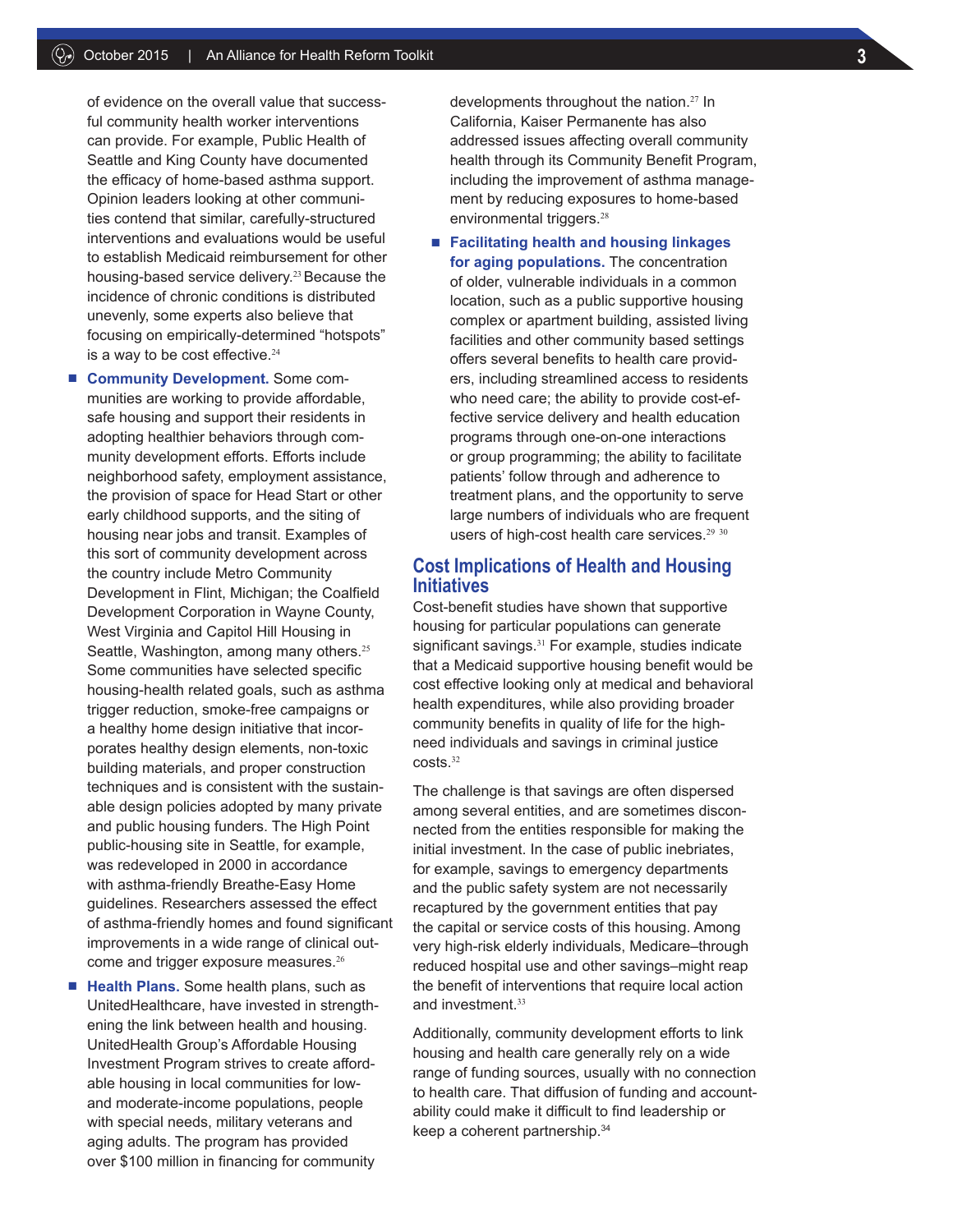# **Resources**

## **With The ACA Secure, It's Time to Focus on Social Determinants**

Bradley, Elizabeth and Taylor, Lauren. Health Affairs Blog. July 2015.

### http://goo.gl/BxwTWE

This blog post argues for the need to align the health care and social services sectors in an attempt to improve social determinants of health. Reduced hospitalization utilization and improvements in mental health are highlighted as some optimistic results experienced through efforts to bridge health and housing providers in several localities and states.

## **Making the Connections between Housing and Health**

Reckford, Jonathan. Rooflines Blog. National Housing Institute. January 2015.

#### http://goo.gl/ygFlc3

The author, a Habitat for Humanity leader, cites a global study showing a strong connection between housing and health. Citing individual examples in the U.S., the author builds his case that safe, solid housing eliminates many environmental factors that pose health threats to children and parents.

#### **Housing is a Prescription to Better Health**

Moses, Kathy and Davis, Rachel. Health Affairs Blog. July 2015.

#### http://goo.gl/691Kre

This blog post highlights how communities and states are prioritizing stable housing for the homeless in an attempt to improve outcomes and lower costs. It also highlights barriers and opportunities to move such efforts forward.

## **Housing is the Best Medicine: Supportive Housing and the Social Determinants of Health** CSH. July 2014.

#### http://goo.gl/5fQr0a

This report provides background on supportive housing and evidence linked to improved health outcomes and reduced health care costs, describes opportunities and challenges for approaches to bring supportive housing to scale as a health care solution, and discusses policy recommendations for advancing health and housing efforts.

# **Summary of State Action: Medicaid and Housing Unit Creation**

CSH. June 2015.

#### http://goo.gl/oCfqzl

This summary provides an overview of state initiatives to couple housing and Medicaid reimbursed services together for those in need of supportive housing. The summary includes activities in various states, including New York, California, and Illinois, and describes proposals, Medicaid mechanisms, results, and future steps for each highlighted state.

## **A State Policy Framework for Integrating Health and Social Services**

McGinnis, Tricia, et al. The Commonwealth Fund. July 2014.

## http://goo.gl/QyRrZ6.

This issue brief describes three key components for integrating health care, public health and social services. It also presents a policy framework for states to establish an infrastructure to support these efforts, particularly for Medicaid beneficiaries. It describes integrative programs across the country.

## **State Payment and Financing Models to Promote Health and Social Service Integration**

Crawford, Maia and Houston, Rob. Center for Healthcare Strategies. February 2015. http://goo.gl/iVpiQC

This brief reviews potential financing mechanisms to facilitate integrating medical care and social services with a particular focus on Medicaid. It highlights methodologies that promote the movement away from fee-for-service models toward value-based payment strategies.

## **New York Debates Whether Housing Counts As Health Care**

Aronczyk, Amanda. NPR. July 28, 2014.

#### http://goo.gl/wGGE3D

New York State representatives have been arguing that providing housing to the chronically homeless can save health care dollars and that Medicaid should help pay capital costs, as highlighted in this article. Some experts, such as former administrator of Medicaid and Medicare, Bruce Vladeck, suggest that it is not cost effective to use federal Medicaid dollars to pay for housing and that housing agencies should pay for housing programs.

## **CMCS Informational Bulletin: Coverage of Housing-Related Activities and Services for Individuals with Disabilities**

Vikki Wachino. Center for Medicaid and CHIP Services. June 2015.

#### http://goo.gl/oVlXc9

This Information bulletin clarifies circumstances under which Medicaid reimburses for housing-related activities for individuals with disabilities, older adults in need of long terms services and supports (LTSS) and the homeless population.

# **Housing Issues for People with Disabilities** The Arc. 2015.

## http://goo.gl/n7qGz5

This resource describes the various challenges in housing for people with disabilities, including affordability and housing discrimination. It includes a list of key HUD programs that seek to increase affordable housing for people with disabilities.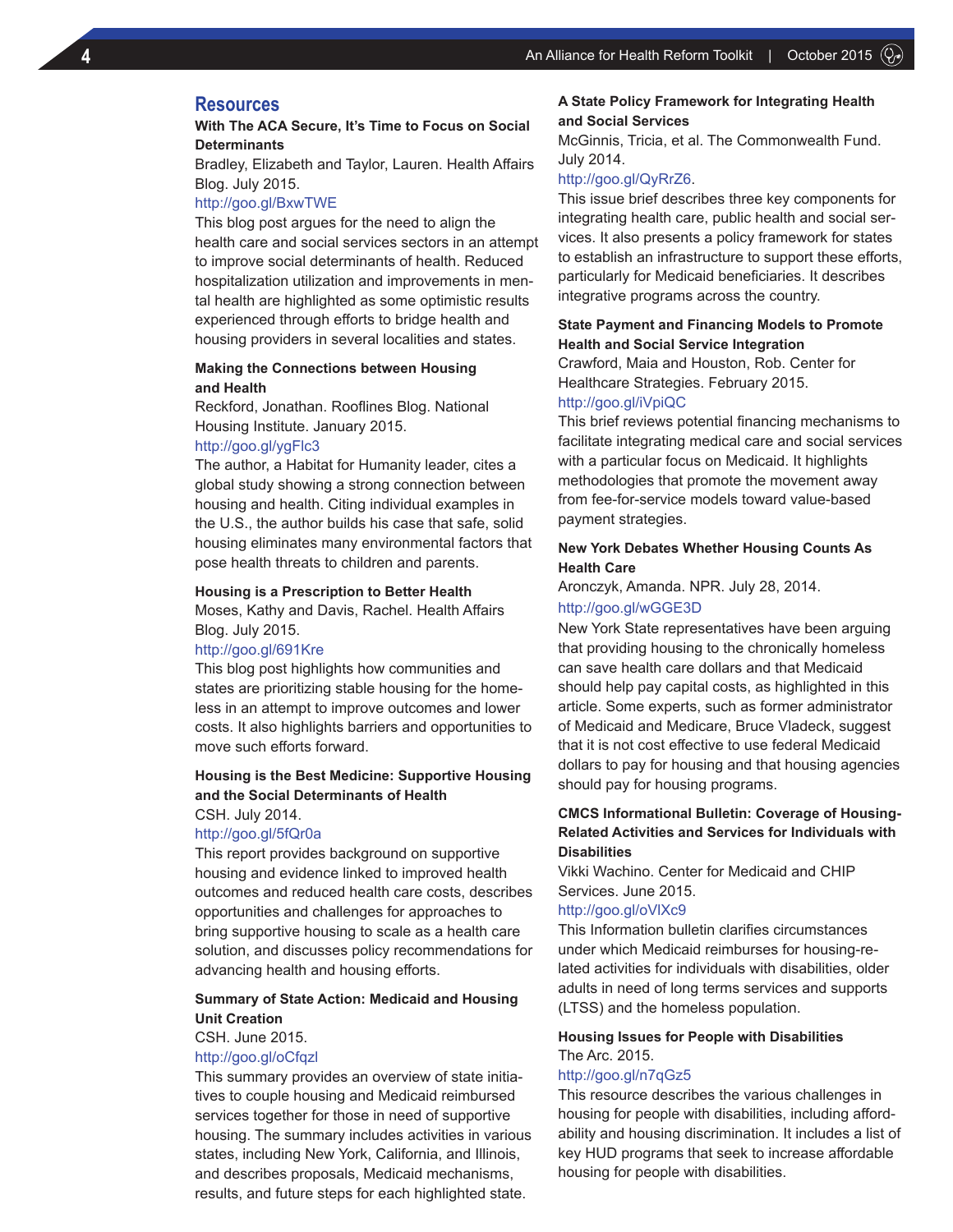# **Improving Health through Stable Housing: The Oregon Health and Housing Learning Collaborative: Housing With Services, LLC**

Zhu, Annie. Enterprise Resource Center. 2014. http:// goo.gl/Yvu89i.

This brief focuses on The Oregon Health and Housing Learning Collaborative (OHHLC), which brings together housing providers, health insurers and service providers to create affordable housing with integrated health services. It highlights the Housing with Services, LLC initiative in Portland, Oregon.

## **Integrating Supportive Housing and Health Care in King County and Washington State**

King County Department of Community and Human Services. August 2013.

http://goo.gl/ZJp7NU

Commissioned by the King County Department of Community and Human Services, this paper provides an overview of the evolving health care environment and key opportunities for planning efforts related to supportive housing and health care. The paper's lessons are intended for stakeholders on the Committee to End Homelessness.

## **Local Leaders: Healthier Communities through Design**

The American Institute of Architects. 2013. http://goo.gl/blFQY

This publication describes the role architects can play in creating healthier communities and examines the positive impacts design can have on health. The report includes case studies on successful design policies across various regions in the U.S. which aim to improve public health.

# **Experts**

## **Analysts/Advocates**

Peggy Bailey, senior policy advisor, Corporation for Supportive Housing (CSH), 202/715-3985 ext. 30 peggy.bailey@csh.org

Josh Bamberger, medical director, Housing and Urban Health, San Francisco Department of Health josh\_bamberger@dph.sf.ca.us

Elizabeth Bradley, professor, Yale School of Public Health, 203/499-7351 elizabeth.bradley@yale.edu

Maia Crawford, program officer, Center for HealthCare Strategies mcrawford@chcs.org

Barbara DiPietro, senior director of policy, National Health Care for the Homeless Council, 443/703-1346 bdipietro@nhchc.org

Stan Dorn, senior research associate, Urban Institute, 202/ 833-7200

William Emmet, program director, The Kennedy Forum for Community Mental Health, 401/ 578-1529 williamemmet@gmail.com

Shirley Franklin, CEO, Purpose Built Communities, 404/591-7537

Michelle Garner, associate professor, University of Washington, 253/692-4792 mdgarner@uw.edu

Laurie Goodman, director, Housing Finance Policy Center, Urban Institute, 202/ 833-7200

Hilary Heishman, program officer, Robert Wood Johnson Foundation hheishman@rwjf.org

Catherine Hess, managing director for coverage and access, National Academy for State Health Policy, 202/903-0101 chess@nashp.org

Renée Hodin, director, Voices for Better Health, Community Catalyst, 617/338-6035 rmhodin@communitycatalyst.org

Nina Owcharenko, director, Center for Health Policy Studies, The Heritage Foundation, 202/608-6221, nina.owcharenko@heritage.org

Sister Adele O'Sullivan, founder and physician, Circle the City 602/776-9000 sisteradele@circlethecity.org

Edwin Park, vice president for health policy, Center on Budget and Policy Priorities, 510/524-8033 park@cbpp.org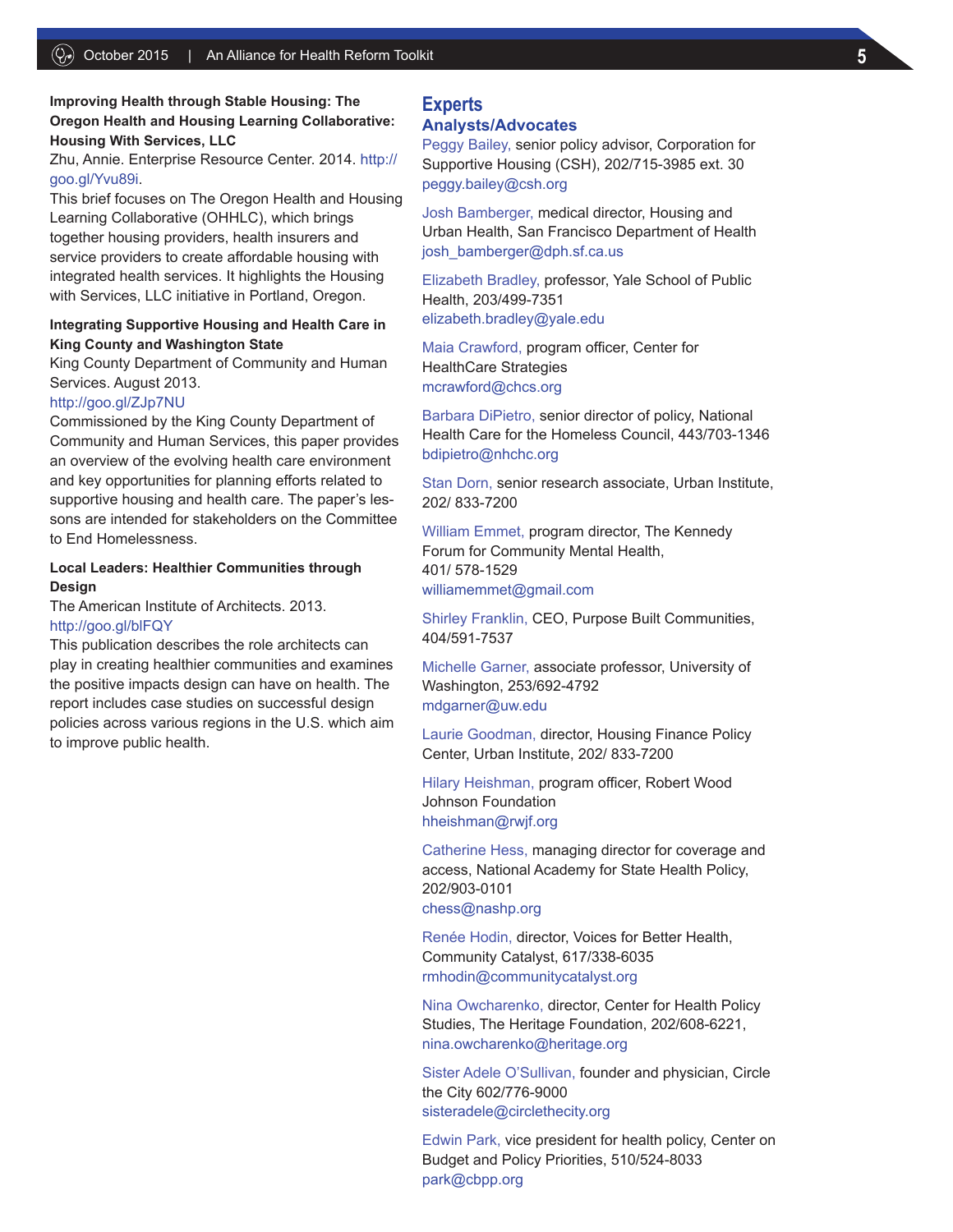Stephen Somers, president, Center for Health Care Strategies, 609/528-8400

Margery Turner, senior vice president, Program Planning and Management, Urban Institute,

Bruce Vladek, senior advisor, Nexera, 877/639-3720

#### **Government/Government Related**

Flora Arabo, senior policy analyst, Health Division, National Governors Association farabo@nga.org

Gretchen Hammer, director, Colorado Department of Health Care Policy and Financing gretchen.hammer@state.co.us

Gwen Littman, director, Division of Service and System Improvement, Center for Behavioral Health Services, SAMHSA/CMHS, 240/276-1310 Gwen.Littman@samhsa.hhs.gov

Kathleen Nolan, executive director, National Association of Medicaid Directors, 202/403-8620

Scott Pattison, executive director, National Association of State Budget Officers, 202/624-8804

Anne Schwartz, executive director, Medicaid and CHIP Payment and Access Commission, 202/350-2000

Vikki Wachino, acting director, Center for Medicaid and CHIP Services, Centers for Medicare and Medicaid Services, Department of Health and Human Services, 410/786-3337

## **Stakeholders**

Jamie Almanza, executive director, Bay Area Community Services, 510/613-0330 jalmanza@bayareacs.org

Catherine Anderson, vice president of positioning and strategy, United Healthcare catherine\_anderson@uhc.com

Larry Minnix, president and CEO, LeadingAge, 202/508-9426

lminnix@LeadingAge.org

Joe Moser, interim executive director, Medicaid Health Plans of America, 202/857-5720 jmoser@mhpa.org

Margaret A. Murray, CEO, Association for Community Affiliated Plans, 202/204-7509 mmurray@communityplans.net

Bill Rumpf, president, Mercy Housing Northwest brumpf@mercyhousing.org

Matt Welker, senior manager, Strategic Alliances & Initiatives, The American Institute of Architects matthewwelker@aia.org

## **Websites**

Alliance for Health Reform www.allhealth.org

The American Institute of Architects: Design & Health

http://www.aia.org/practicing/designhealth/

Bay Area Community Services http://www.bayareacs.org/index.html

Bipartisan Policy Center http://bipartisanpolicy.org/

Brookings Institution www.brookings.edu

Centene Corporation http://www.centene.com/

Centers for Medicare & Medicaid (CMS) www.cms.gov

Children's Health Watch http://www.childrenshealthwatch.org/

Circle the City http://www.circlethecity.org/our-history

Colorado Coalition for the Homeless http://www.coloradocoalition.org/

Colorado Department of Health Care Policy & Financing https://www.colorado.gov/pacific/hcpf/ colorado-medicaid

Corporation for Supportive Housing http://www.csh.org/

Families USA www.familiesusa.org

Kaiser Family Foundation www.kff.org

MacArthur Foundation http://www.macfound.org/programs/ how-housing-matters/

National Center for Healthy Housing http://www.nchh.org/

National Health Care for the Homeless Council https://www.nhchc.org/

National Housing Conference http://www.nhc.org/index.html

Robert Wood Johnson Foundation www.rwjf.org/

Trust for America's Health http://healthyamericans.org/

Urban Institute www.urban.org

U.S. Department of Housing and Urban Development http://portal.hud.gov/hudportal/HUD